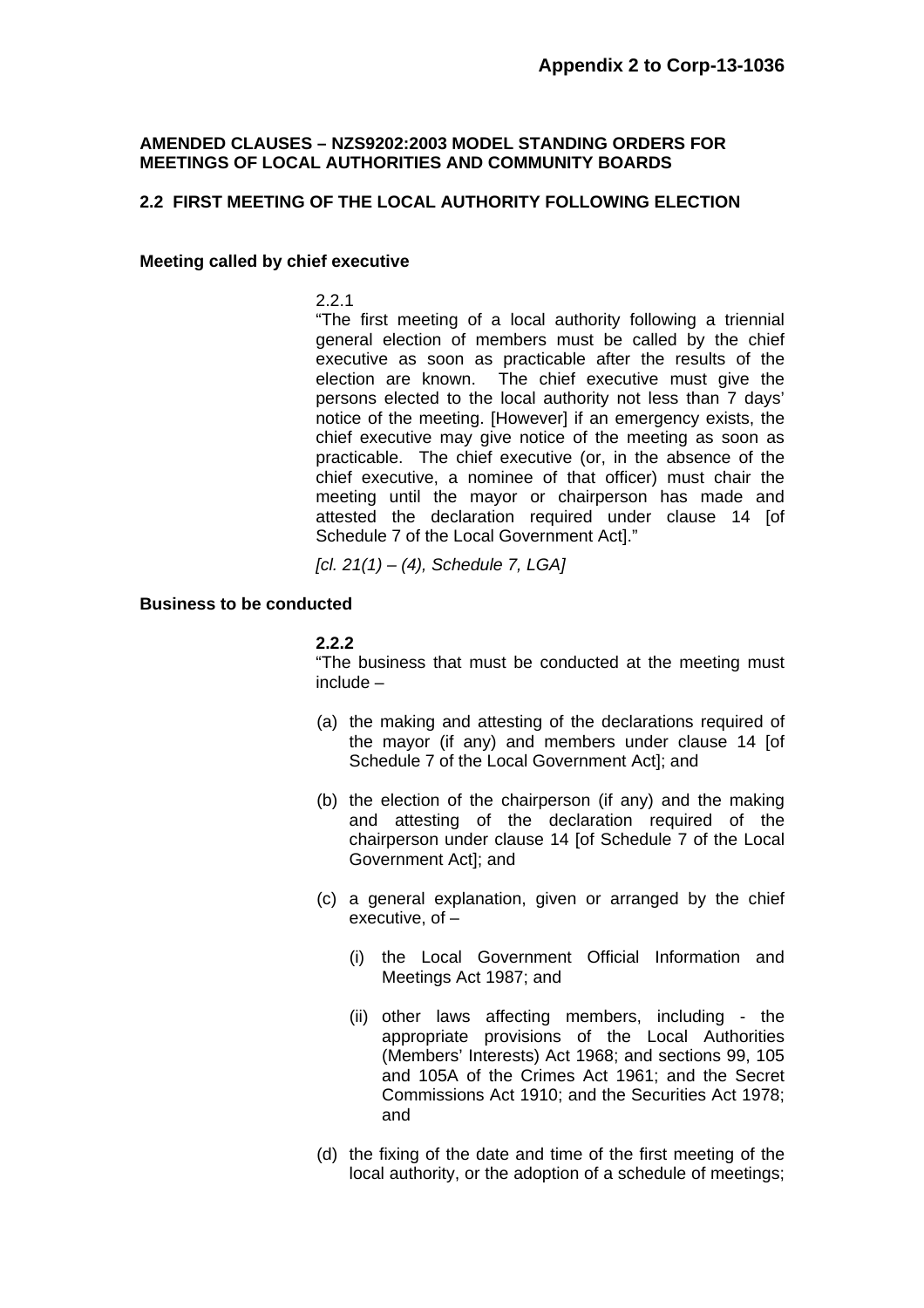and

 **(e) [new] The appointment of the deputy mayor by the mayor under section 41A(3)(a) of the Local Government Act 2002 OR if the mayor declines to exercise this power, the election of the deputy mayor or deputy chairperson in accordance with clause 17 [of Schedule 7 of the Local Government Act].** 

 **[new] To avoid doubt clause 17(1) of Schedule 7 does not apply to the election of a deputy mayor of a territorial authority unless the mayor of the territorial authority declines to exercise the power to appoint (section 41A(7)). Note that nothing limits or prevents a territorial authority from removing, in accordance with clause 18 of Schedule 7, a deputy mayor appointed by the mayor under section 41A(3)(a). Refer to standing order 2.6.3.** 

 **(e) the election of the deputy mayor or deputy chairperson in accordance with clause 17 [of Schedule 7 of the Local Government Act]."**

*[cl. 21(5), Schedule 7, LGA]* 

# **2.4 QUORUM AT MEETINGS**

[…]

# **Definiton of quorum for local authority or joint committee meetings**

2.43.

- "The quorum at a meeting of –
- (a) a local authority or joint committee consists of
	- (i) half of the members if the number of members (including vacancies) is even; or
	- (ii) a majority of members if the number of members (including vacancies) is odd."

*[cl. 23(3), cl.30(9), Schedule 7, LGA]* 

#### **Definition of quorum for committee meetings**

2.4.4.

"The quorum at a meeting of –

 $[...]$ (b) a commmittee –

 (i) is not fewer than 2 members of the committee (as determined by the local authority or committee that appoints the committee);

 (replace with ) consists of a majority of members if the number of members (including vacancies) is odd."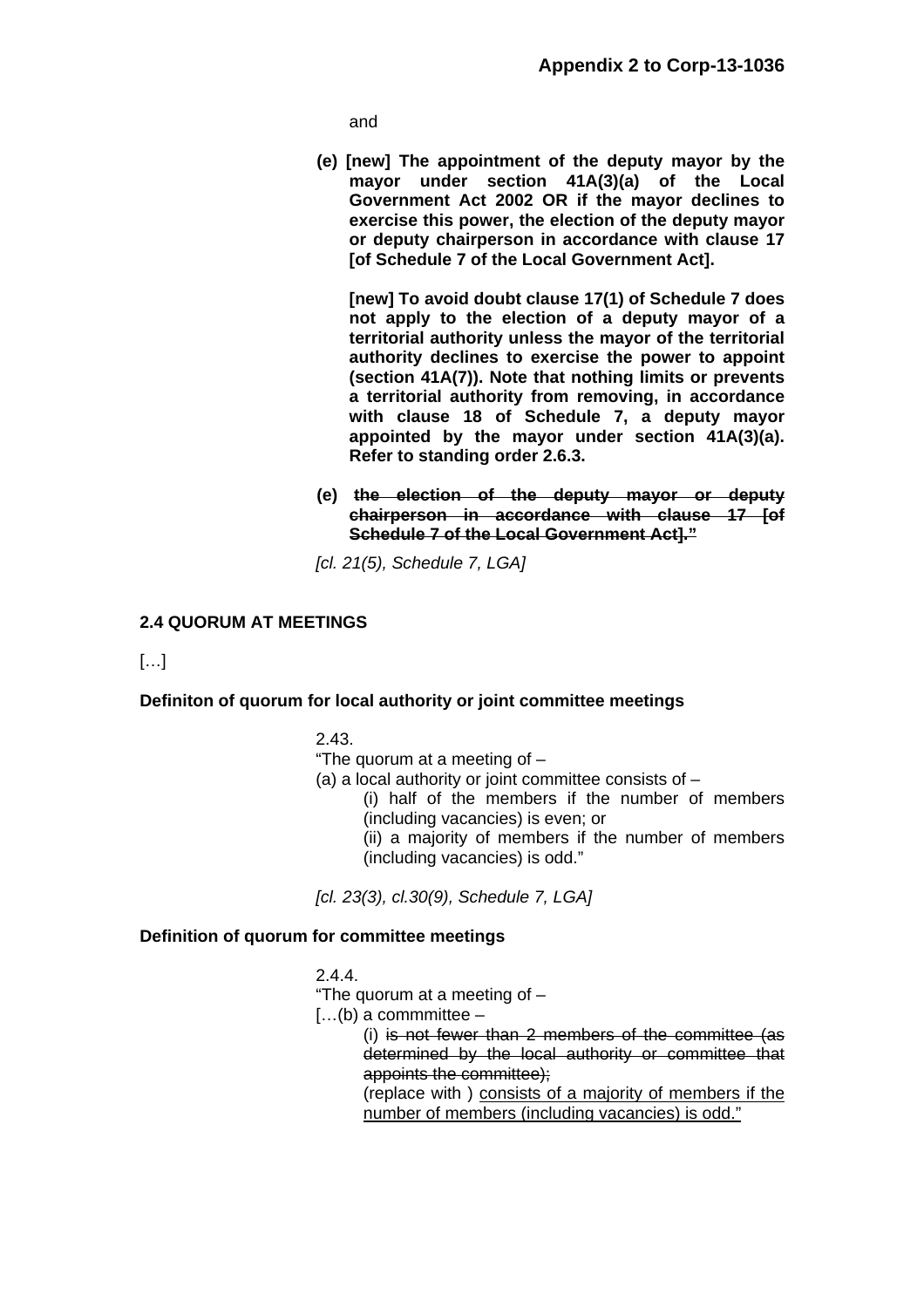# **2.5 VOTING AT MEETINGS**

# **Acts and decisions of the local authority by majority vote at meetings**

### **2.5.1**

- (1) "The acts of a local authority must be done, and the questions before the local authority must be decided, at a meeting by:
	- a) vote; and
	- b) the majority of members that are present and voting."

### **Casting vote**

- (2) "For the purposes of [2.5.1(1)], the mayor or chairperson or other person presiding at the meeting:
	- a) Has a deliberative vote; and
	- b) In the case of an equality of votes, the chairperson has a casting vote does not have a casting vote (and therefore the act or question is defeated and the status quo is preserved)."

 NOTE – This is based on the legislative default position of there being no casting vote. Where a local authority wishes to have a casting vote it should refer to Appendix H for alternative wording for this section. When adopting, amending or suspending Standing Orders to provide for a casting vote clause 27, schedule 7 of the Local Government Act 2002 applies.

**Open voting** (3) "An act or question coming before the local authority must be done or decided by open voting."

**Mandatory requirements** (1) and (2) apply unless the Local Government Act 2002 provides otherwise.

[*cl. 24, Schedule 7, LGA]*

### **[new 2.6] Mayor responsible for appointing the deputy mayor, power to remove deputy mayor and voting systems for certain appointments including the deputy mayor, committee chairperson and deputy chairpersons of committees**

**Mayor to appoint deputy mayor** 

**2.6.1** 

[new] The mayor has the power to appoint the deputy mayor.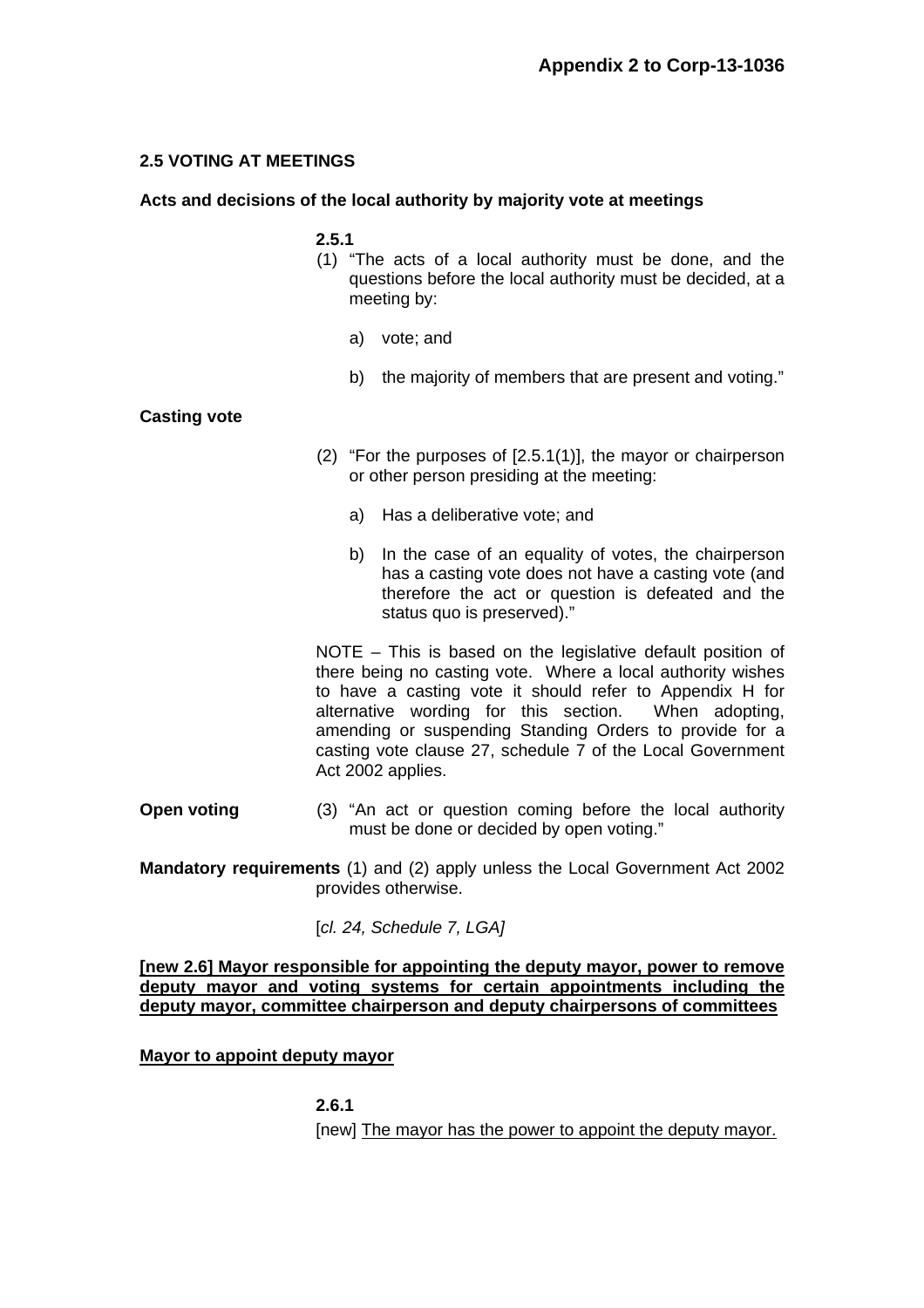# **Mayor declines to exercise powers in 2.6.1**

# **2.6.2**

[new] The mayor may decline to appoint the deputy mayor. In that case the procedure to appoint a deputy mayor shall follow the procedure contained in standing order 2.6.4.

#### **Power to remove deputy mayor**

### **2.6.3**

[new] (1) At a meeting that is in accordance with clause 18 of Schedule 7 of the Local Government Act 2002, a territorial authority may remove its deputy mayor from office. (2) If a deputy mayor is removed from office at that meeting, the territorial authority may elect a new deputy mayor at that meeting.

(3) A meeting to remove a deputy mayor may be called by – (a) a resolution of the territorial authority; or

(b) a requisition in writing signed by the majority of the total membership of the territorial authority (excluding vacancies) (4) A resolution or requisition must –

(a) Specify the day, time and place at which the meeting is to be held and the business to be considered at that meeting; and (b) indicate whether or not, if the deputy mayor is removed from office, a new deputy mayor is to be elected at the meeting if a majority of the total membership of the territorial authority (excluding vacancies) so resolves.

(5) A resolution may not be made and a requisition may not be delivered less than 21 days before the day specified in the resolution or requisition for the meeting.

(6) The Chief Executive must give each member notice in writing of the day, time, place and business of any meeting called under this clause not less than 14 days before the day specified in the resolution or requisition for the meeting. (7) A resolution removing a deputy mayor carries if a majority of the total membership of the territorial authority (excluding vacancies) votes in favor of the resolution.

*[cl 18, schedule 7, LGA]* 

# **Voting systems for certain appointments including deputy mayor, chairpersons of committees and deputy chairpersons of a committee**

# **2.6.4**

[new lead-in]: Where the Mayor declines to appoint a deputy mayor or committee chairpersons, or where the territorial authority exercises the powers under standing order 2.6.3 to remove the deputy mayor or standing order 2.9.3 for discharging a chairperson appointed by the mayor, and for the election or appointment of a deputy chairperson of a committee a local authority or a committee (if the local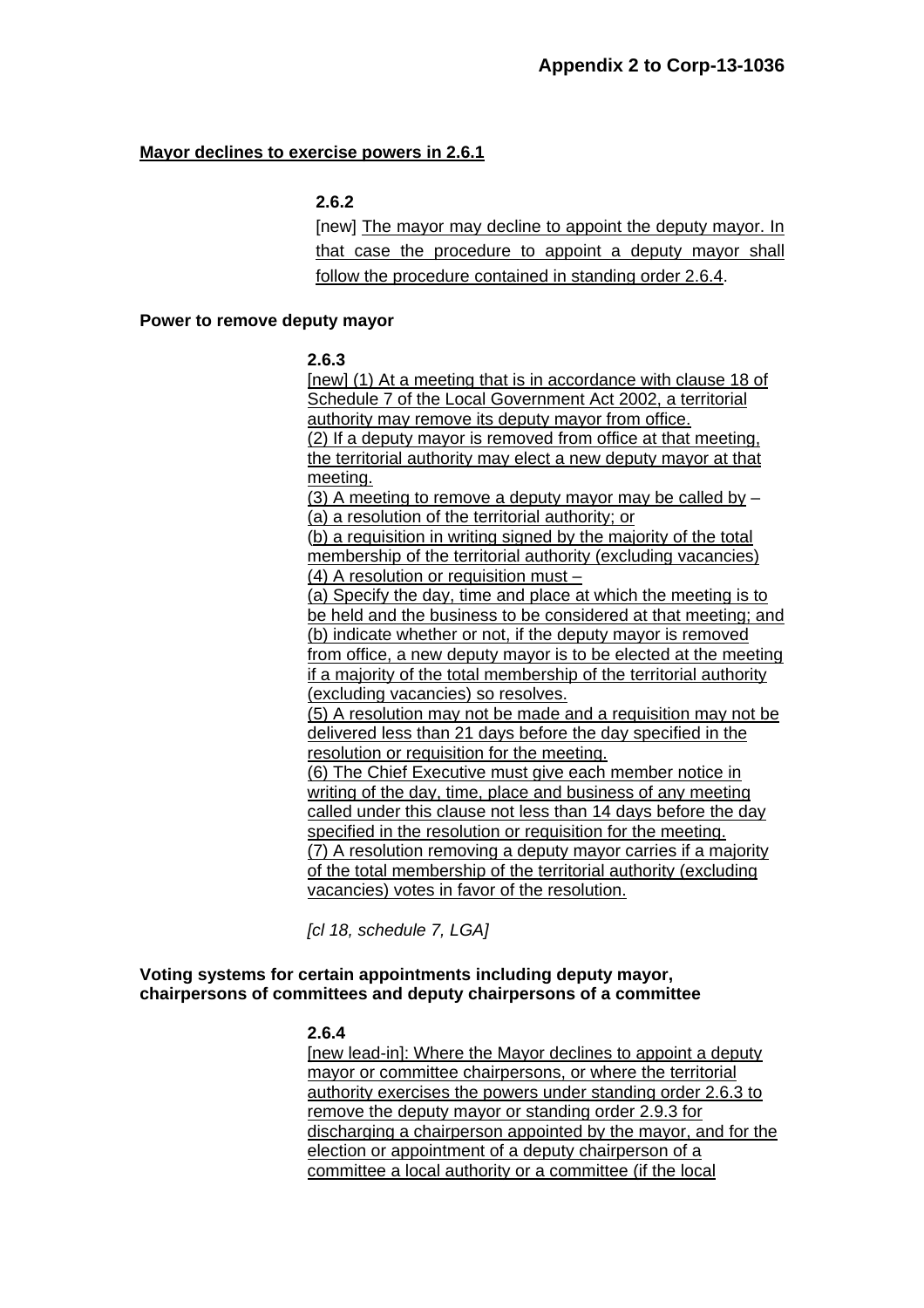authority has so directed) must determine by resolution that a person be elected or appointed using the one of the following systems of voting: (a) [System A]; or (b) [System B]. **2.6 VOTING SYSTEMS FOR CERTAIN APPOINTMENTS Provisions for election 2.6.1 or appointment of "[This Standing Order applies to] – deputy mayor, chairpersons and (a) the election or appointment of the chairperson and deputy deputy chairpersons chairperson of a regional council; and of local authorities and committees, and (b) the election or appointment of the deputy mayor; and representatives of the local authority (c) the election or appointment of the chairperson and deputy chairperson of a committee; and (d) the election or appointment of a representative of a local authority. If this [Standing Order] applies, a local authority or a committee (if the local authority has so directed) must determine by resolution that a person be elected or appointed by using one of the following systems of voting: (a) [System A]; or (b) [System B].** System A (a) requires that a person is elected or appointed if he or she receives the votes of a majority of the members of the local authority or committee present and voting; and (b) has the following characteristics: I. there is a first round of voting for all candidates; and II. if no candidate is successful in that round there is a second round of voting from which the candidate with the fewest votes in the first round is excluded; and III. if no candidate is successful in the second round there is a third, and if necessary subsequent round of voting from which, each time, the candidate with the fewest votes in the previous round is excluded; and IV. in any round of voting, if 2 or more candidates tie for the lowest number of votes, the person excluded

from the next round is resolved by lot.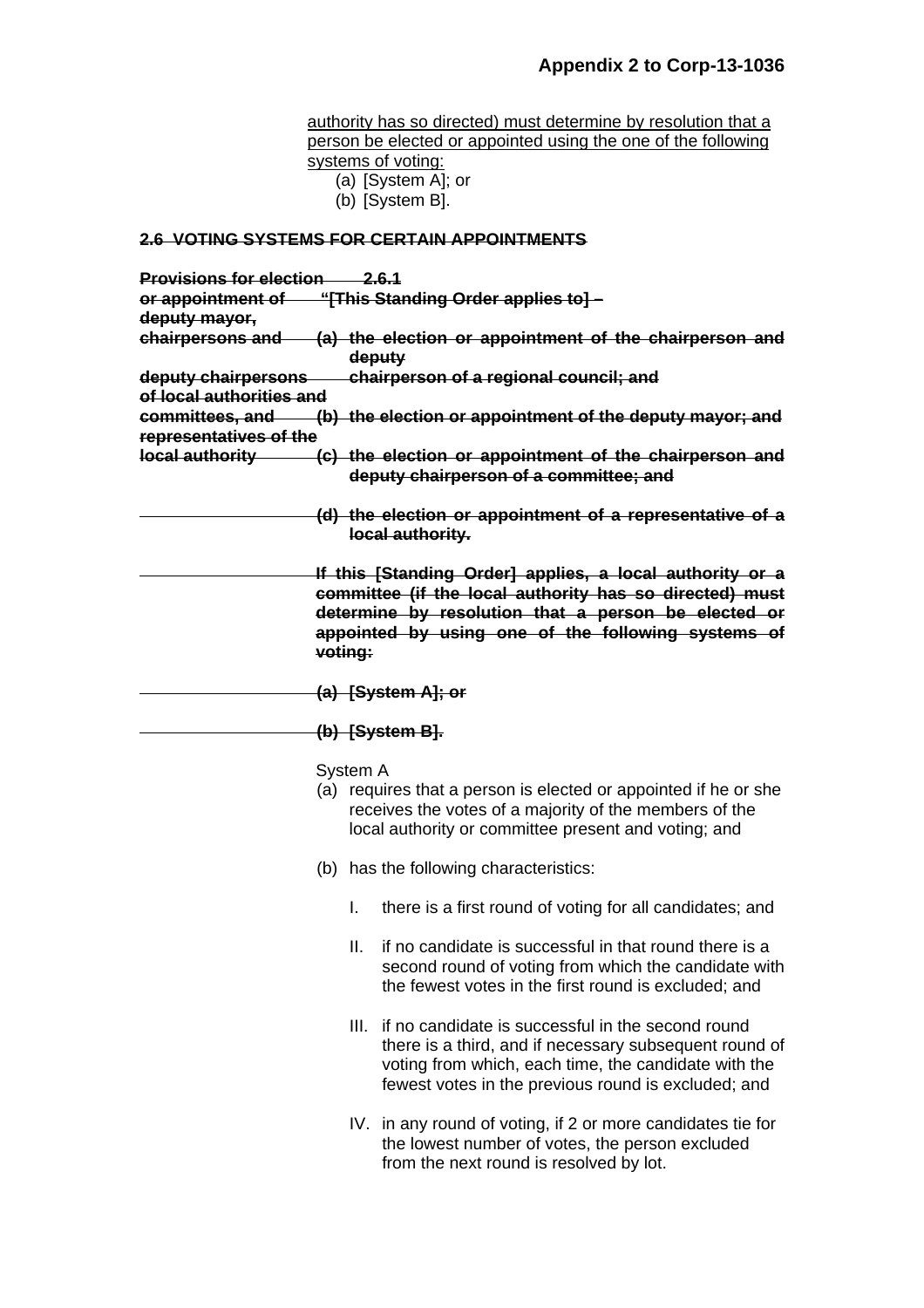System B

- (a) requires that a person is elected or appointed if he or she receives more votes than any other candidate; and
- (b) has the following characteristics:
	- I. there is only 1 round of voting; and
	- II. if 2 or more candidates tie for the most votes, the tie is resolved by lot."

*[cl. 25, Schedule 7, LGA]* 

## **Mayor responsible for establishing committees and local authority able to discharge or reconstitute or add to committees established by the Mayor**

### **Appointment of committees by Mayor**

**2.7.1** 

[new] The Mayor has the power under section 41A(3)(b) of the Local Government Acct 2002 to establish committees of the territorial authority.

# **Ability of local authority to discharge or reconstitute or add committees established by the Mayor**

**2.7.2**  [new] Nothing limits or prevents a territorial authority from discharging or reconstituting in accordance with Clause 30 of Schedule 7 of the Local Government Act 2002. Refer to standing orders 2.7.4 and 2.7.5.

# **Mayor declines to exercise powers in 2.7.1**

**2.7.3** 

[new] The Mayor may decline to establish committees. In that case the procedure to establish committees shall follow the procedure contained in standing order 2.7.4.

*[section 41A(7)]*

# **2.7.4 APPOINTMENT OF COMMITTEES AND OTHER SUBORDINATE DECISION-MAKING BODIES**

#### **Appointment of committees, subcommittees and other decision-making bodies**

#### **2.7.4**

 "A local authority may appoint the committees, subcommittees, and other other subordinate decision-making bodies that it considers appropriate, and a committee may appoint the subcommittees that it considers appropriate unless it is prohibited from doing so by the local authority."

[cl. 30(1) & (2), Schedule 7, LGA]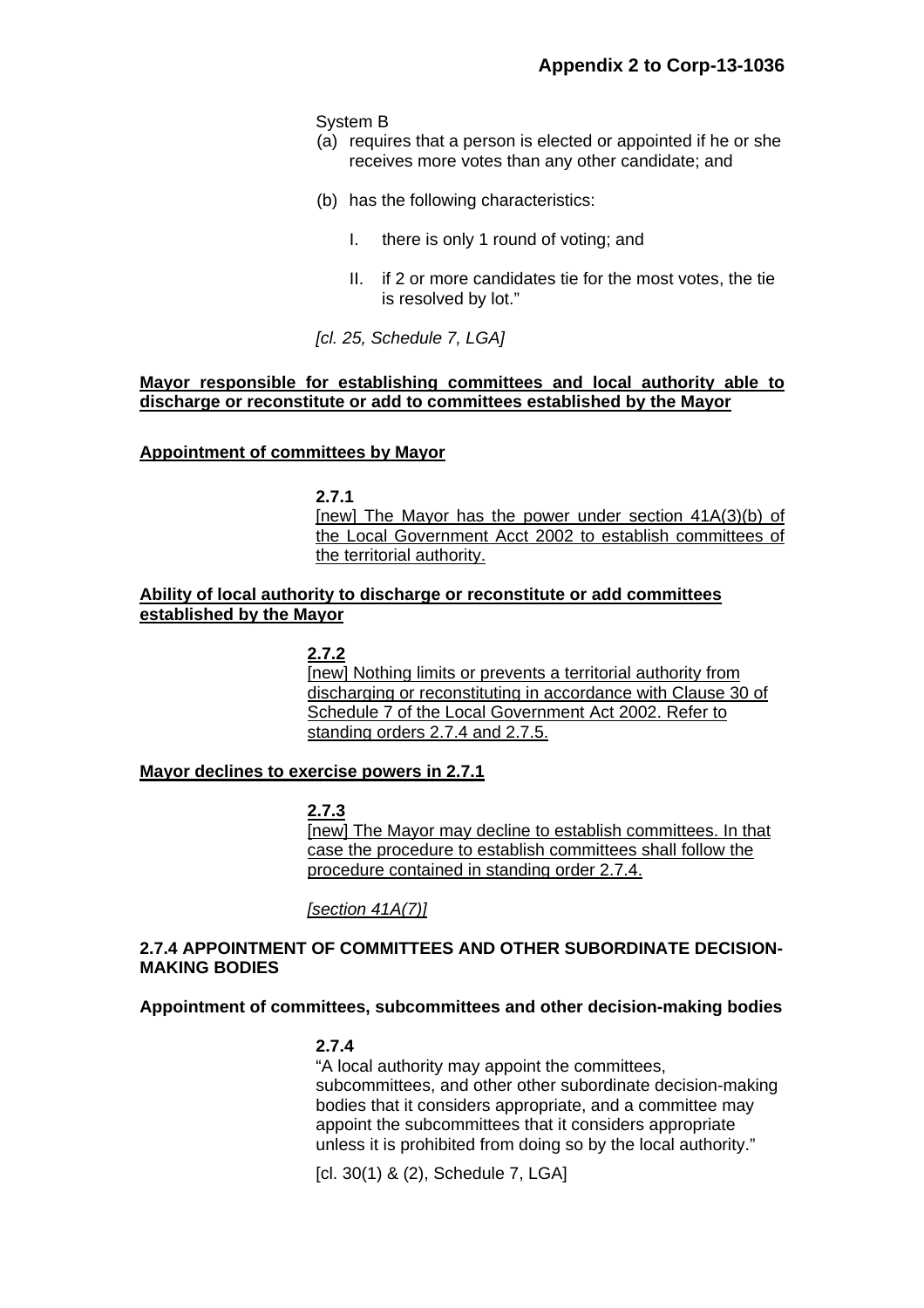# **Discharge or reconstitution of committees, subcommittees and other subordinate decision-making bodies**

### **2.7.5**

 "Unless expressly provided otherwise in an Act, – (a) a local authority may discharge or reconstitute a committee or subcommittee or other subordinate decisionmaking body; and (b) a committee may discharge or reconstitute a

subcommittee.

 A committee, subcommittee or other subordinate decisionmaking body is, unless the local authority resolves otherwise, deemed to be discharged on the coming into office of the members of the local authority elected or appointed at, or following, the triennial general election of members next after the appointment of the committee, subcommittee, or other subordinate decision-making body."

*[cl. 30(5) & (7), Schedule 7, LGA]* 

# **Committees and subordinate decision-making bodies subject to direction of local authority**

### **2.7.6**

 "A committee or other subordinate decision-making body is subject in all things to the control of the local authority, and must carry out all general and special directions of the local authority given in relation to the committee or other body or the affairs of the committee or other body. A subcommittee is subject in all things to the control of the committee that appointed it, and must carry out all general and special directions of the committee given in relation to the subcommittee or its affairs... Nothing in this [standing order] entitles a local authority or committee to rescind or amend a decision made under a delegation authorising the making of a decision by a committee, a subcommittee, or another subordinate decision-making body."

*[cl. 30(3), (4) & (6), Schedule 7, LGA]* 

[…]

#### **2.9 MEMBERSHIP OF COMMITTEES AND SUBCOMMITTEES**

#### **Mayor appointment of Committee chairperson**

#### **2.9.1**

 [new] The mayor has the power to appoint the chairperson of each committee he/she has established and may make the appointment before the other members of the committee are determined and may appoint himself.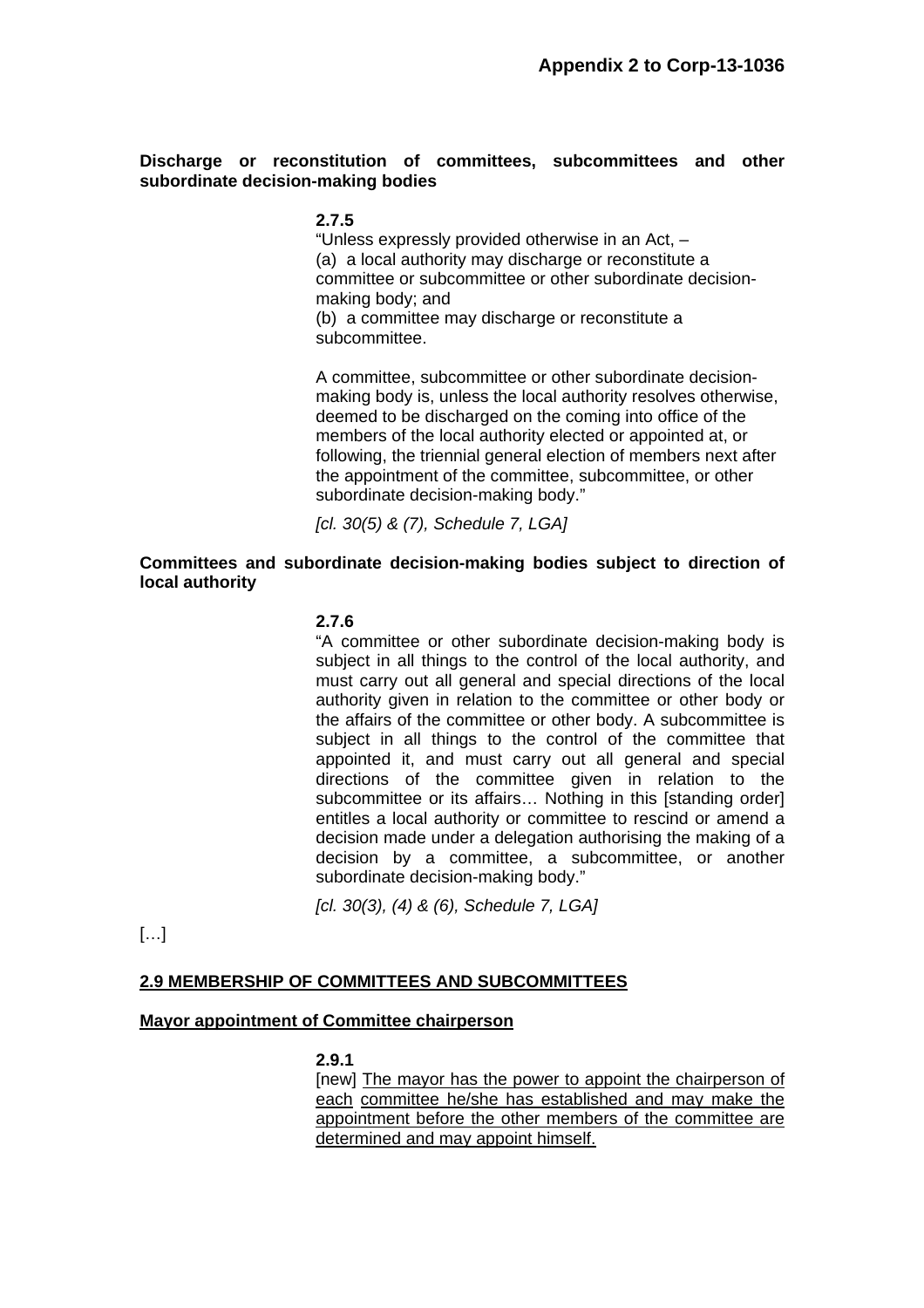### **Mayor can decline to appoint Committee Chairperson**

#### **2.9.2**

 [new] The mayor may decline to appoint chairpersons to committees. In that case the procedure to appoint a committee chairperson shall follow the procedure contained in standing order 2.6.4.

#### **Power to remove a Committee Chairperson appointed by the mayor**

#### **2.9.3**

[new] Nothing limits or prevents a territorial authority from discharging, in accordance with clause 31 of Schedule 7, a chairperson appointed by the mayor. Discharging of a committee chairperson shall follow the procedure contained in standing order 2.6.4.

*[section 41A(4)(d)]* 

### **Appointment or discharge of committee members and subcommittee members**

#### **2.9.4**

"A local authority may appoint or discharge any member of a committee. Unless directed otherwise by the local authority, a committee may appoint or discharge any member of a subcommittee appointed by the committee."

*[cl. 31(1) & (2), Schedule 7, LGA]* 

#### **Elected members on committees and subcommittees**

# **2.9.5**

"The members of a committee or subcommittee may, but need not be, elected members of the local authority, and a local authority or committee may appoint to a committee or subcommittee a person who is not a member of the local authority or committee if, in the opinion of the local authority, that person has the skills, attributes or knowledge that will assist the work of the committee or subcommittee… at least 1 member of a committee must be an elected member of the local authority; and an employee of a local authority acting in the course of his or her employment may not act as a member of any committee unless that committee is a subcommittee."

*[cl. 31(3) & (4), Schedule 7, LGA]* 

#### **Local authority may replace members if committee not discharged**

#### **2.9.6**

"If a local authority resolves that a committee, subcommittee, or other decision-making body is not to be discharged under clause 30 (7) [of Schedule 7 of the Local Government Act], the local authority may replace the members of that committee, subcommittee or other subordinate decisionmaking body after the next triennial general election of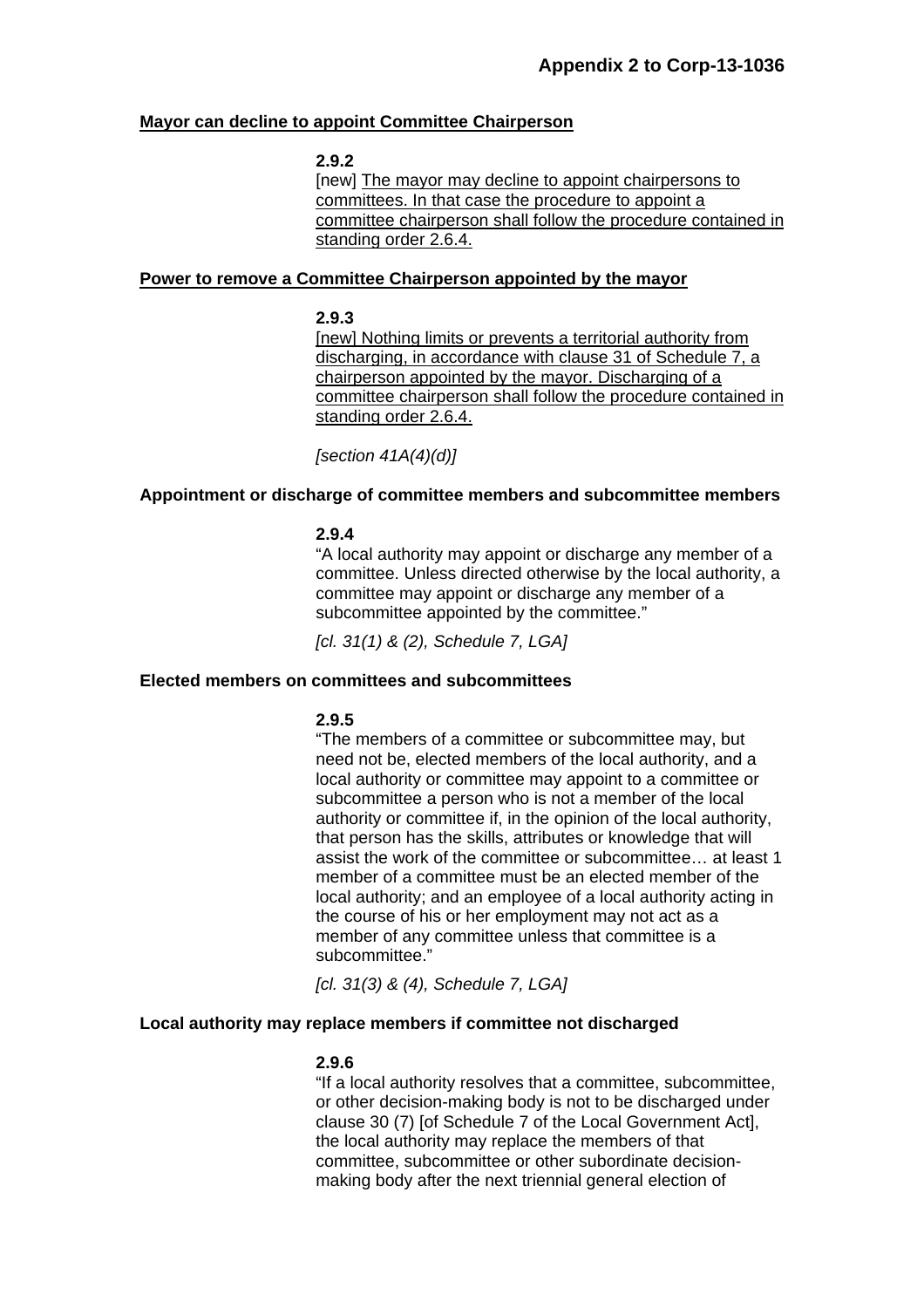members."

*[cl. 31(5), Schedule 7, LGA]* 

# **Minimum numbers on committees and subcommittees**

### **2.9.7**

"The minimum number of members is 3 for a committee, and is 2 for a subcommittee."

*[cl. 31(6), Schedule 7, LGA]* 

### **Mayor is a member of each committee**

#### **2.9.8**

[new] The mayor is a member of each committee of a territorial authority other than a community board or a quasijudicial committee.

 *[section 41A(5)]* 

Mayor or chairperson of local authority an ex-officio member

#### **2.9.5**

The mayor or chairperson of the local authority may be appointed an ex-officio member of any committee other than a community board or a quasi-judicial committee.

# **2.10 POWERS OF DELEGATION**

### **Delegations committees, subcommittees, subordinate decision-making bodies, community boards, members and officers**

# **2.10.1**

- (1) "Unless expressly provided otherwise in [the Local Government subcommittees, Act 2002], or in any other Act, for the purposes of efficiency and effectiveness in the conduct of a local authority's business, a local authority may delegate to a committee or other subordinate decision-making body, community board, or member or officer of the local authority any of its members and officers responsibilities, duties, or powers except –
	- (a) the power to make a rate; or
	- (b) the power to make a bylaw; or
	- (c) the power to borrow money, or purchase or dispose of assets, other than in accordance with the longterm council community plan; or
	- (d) the power to adopt a long-term council community plan, annual plan, or annual report; or